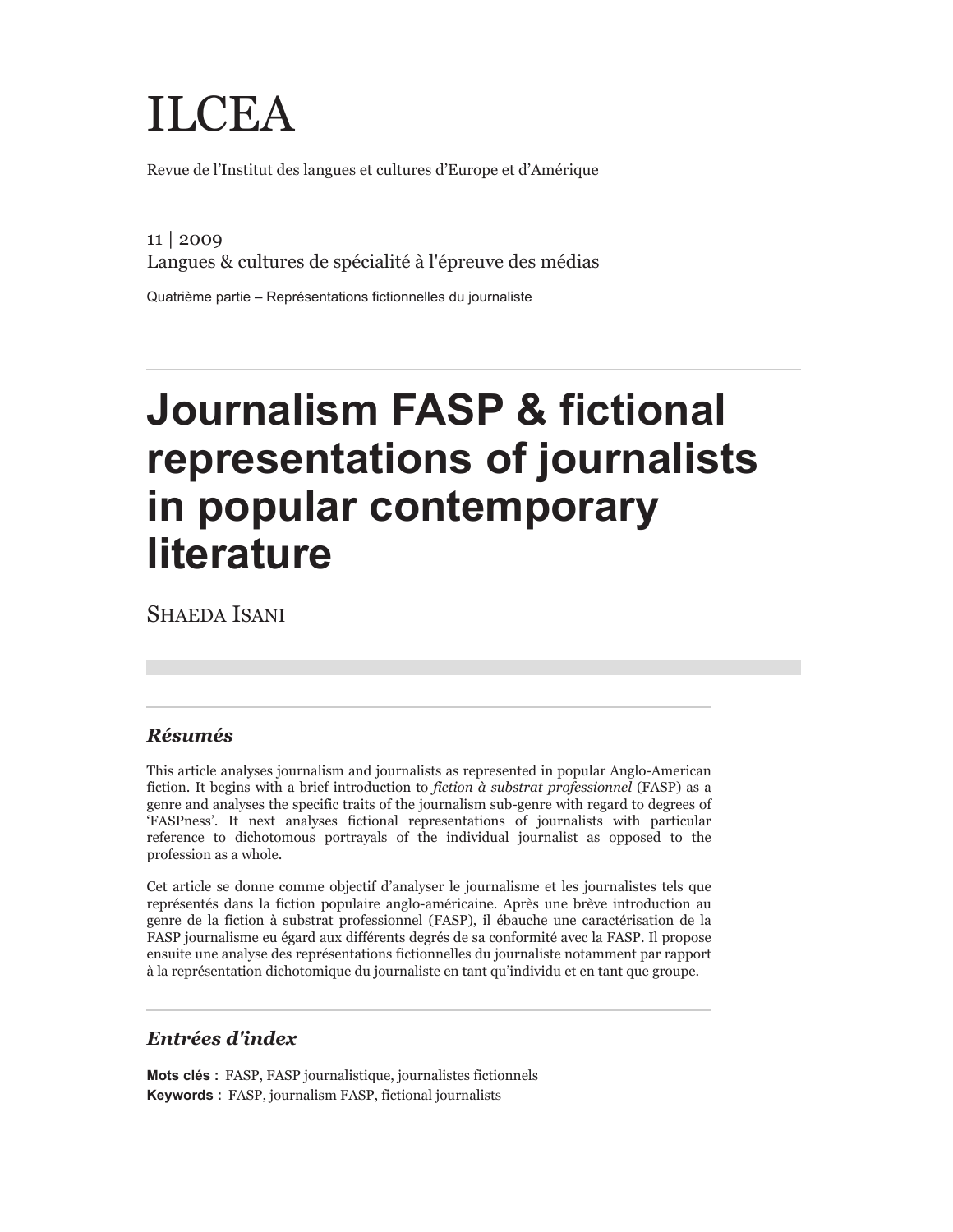#### *Texte intégral*

- Journalism and journalists are recurrent features of popular fiction and fictional representations of the profession and its professionals constitute a growing field of academic enquiry. This article looks at how authorial imagination seeks to integrate the profession into the fabric of the fictional construct. The scope of the study concerns British and American popular literature from the second half of the 20th century till today and focuses on two lines of enquiry, the definition of a recently identified literary genre (FASP) and its journalism sub-genre (journalism FASP), and the fictional representations that this specialised sub-genre projects of journalists. 1
- In this respect, it is important to pre-empt potential misunderstandings with reference to a deceptively similarly named genre, called 'fictionalised journalism', or 'literary journalism'.<sup>1</sup> Launched in the 1960s and described by Tom Wolfe, one of its pioneers, as "Journalism that would… read like a novel" (1973: 21), the genre borrows heavily from conventional dramatic literary techniques, (scene by scene construction, use of extended dialogue, third person point of view, use of details, subjectivity, etc.). Nevertheless, however much it may read like fiction, its narrative is based not on fictional but real life events, facts and people. Frequently cited examples are Truman Capote's *In Cold Blood* (1965) and – particularly relevant in the context of our study – Woodward & Bernstein's *All the President's Men* (1974). In contrast to fictionalised journalism, the subject of this study is fiction *about* journalism in which, even if certain real life people may figure, plot and protagonists are, to use the hallowed expression, "products of the author's imagination". 2

# **Introducing the FASP: fiction à substrat professionnel**

- Fiction based on the creative conceit of generating plot dynamics within the context of a defined professional environment, if not a new literary device, became a sufficiently widespread phenomenon in popular literature in the latter half of the 20th century to warrant special critical attention. Though critics isolated and identified various manifestations of the genre as "Lawyer novels", "Medical novels" or "Technical thrillers", no attempt had been made towards establishing the genericity of such works of fiction until 1998 and 2000 when Michel Petit published two founding texts in which he isolated and defined a new literary genre, *fiction à substrat*<sup>2</sup>  *professionnel* or FASP3 . 3
- The seminal analysis defined the new genre on the basis of a number of common core characteristics which may be summarised into three broad defining conventions, the novel's contemporary setting, it's appurtenance to the thriller or mystery novel genre and finally, the eponymous *substrat professionnel*, the professional environment which nourishes the plot, defines the characters and shapes the denouement. 4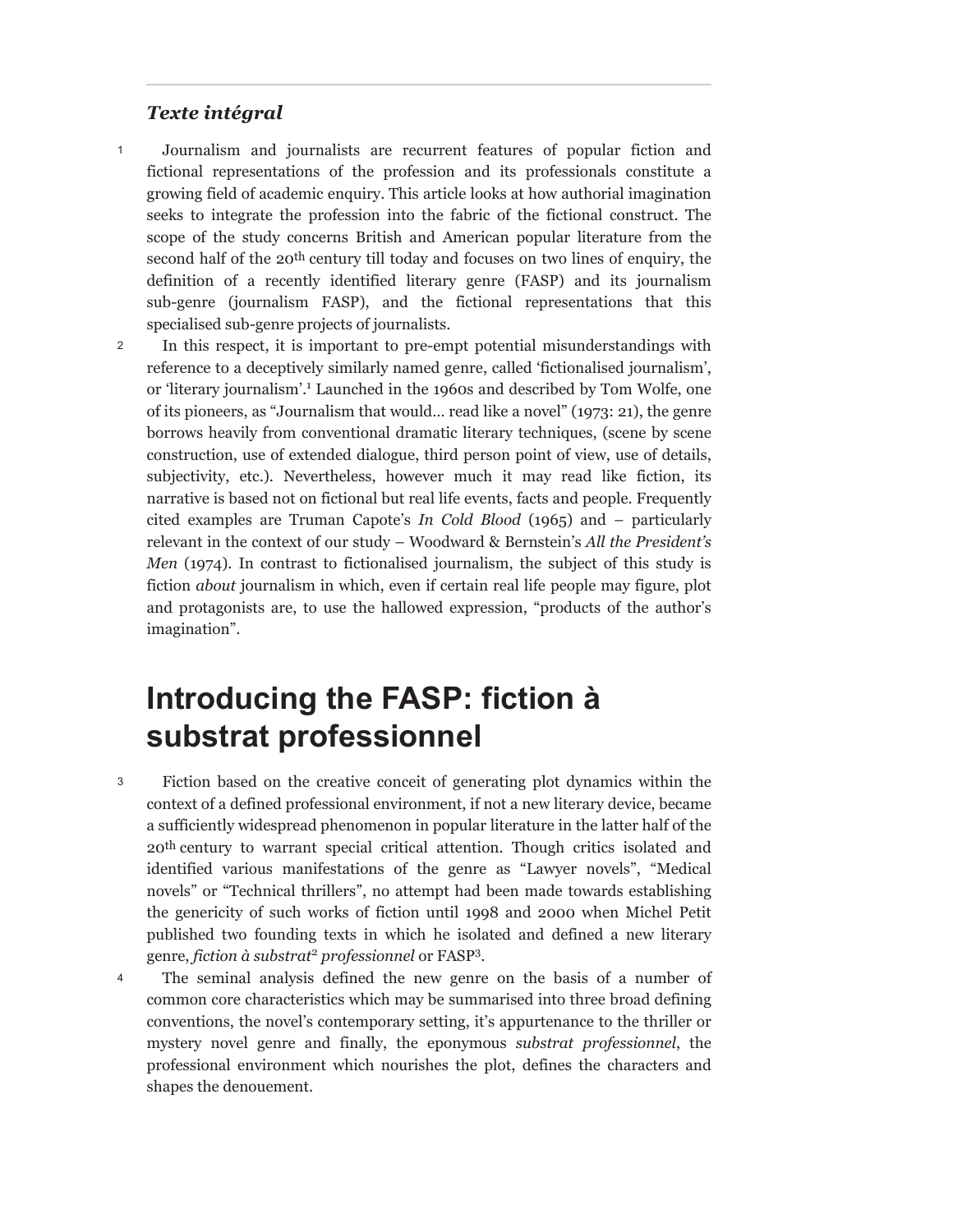- FASP authors craft their *substrat professionnel* from a wide variety of subject domains and more often than not, are or have been members of the profession they choose to fictionalise. Amongst the most popular *substrat professionnels* are legal FASP (John Grisham, John Mortimer, Scott Turow), medical FASP (Robin Cook and Tess Gerriston), art FASP (Iain Pears), techno-military FASP (Tom Clancy), police procedural FASP (P.D. James, Ian Rankin, James Patterson, Michael Connolly, etc.), political FASP (Michael Dobbs), scientific FASP (Michael Crichton, Kathy Reichs), not to mention journalism FASP… 5
- FASP is a genre with covers diversified media ranging from books, films and television and its journalism sub-genre is particularly diversified in this respect. The best known examples of the sub-genre are clearly to be found in the cinema with such iconic films as *Citizen Kane* (1941), *All the President's Men* (1976) and, more recently, *Good Night, and Good Luck* (2005). Television journalism FASP is also a well-represented genre, particularly in the United States, with such series as *Murphy Brown*, *Breaking News*, *Mary Tyler Moore* and *Big News.* 6
- Book journalism FASP, contrary to other FASP sub-genres such as legal FASP, is a less prolific field and the most frequently cited example, Bernstein & Woodward's *All the President's Men* (1974), does not qualify as journalism FASP since, as mentioned earlier, it is not a work of fiction but a true story borrowing heavily from literary narrative techniques. Such fusion between the imaginary and the real – cf. the above-mentioned *Citizen Kane* and *Good Night, and Good Luck* – is a recurrent trait in journalism-related fiction as pointed out by Joe Saltzman (undated) on the *Image of the Journalist in Popular Culture* website: 7

The popular image of the journalist swirls between the real and the fictional without discrimination. The public memory seldom distinguishes between the actual and the non-real. Often the two are linked together. Largerthan-life fictional characters overwhelm their less vivid real-life contemporaries. Real-life journalists become so immersed in legend and distortion that their images are as surrounded by fiction as any character in a novel, film or TV program. Who is real? Who is fiction? [En ligne]

- A more unusual media support specific to journalism FASP is comic books and comic strips. Comic album readers have for generations followed the exploits of Superman and Spiderman of *The Daily Planet* and *The Daily Bugle* respectively*,* while readers of *The Chicago Tribune* are familiar with those of comic strip journalist Brenda Starr. More recently, in 2004, Mike Sangiacomo, himself a general assignment reporter for Cleveland's *Plain Dealer*, revived the genre with a comic series whose protagonist is *The Clarion*'s Jack Baxter, aka Phantom Jack. Following a more humoristic trend, European comic book journalism FASP identifies with the Francophone *bande dessinée* tradition with the legendary Belgian *Tintin* and such popular French figures as *Spirou* and *Fantasio*. 8
- Research activated by the generic codification of the FASP has tended, like the proverbial disciple who exceeds his mentor, to broaden the initial frontiers of the genre (Isani 2004). This is particularly relevant with reference to two criteria which, if strictly applied, narrow down the scope of the genre. The first of these generic constraints resides in Petit's situating the rise of the genre to around the 1980s which results in the exclusion of such otherwise exemplary FASP works as Erle Stanley Gardner's emblematic *Perry Mason* books with regard to lawyer 9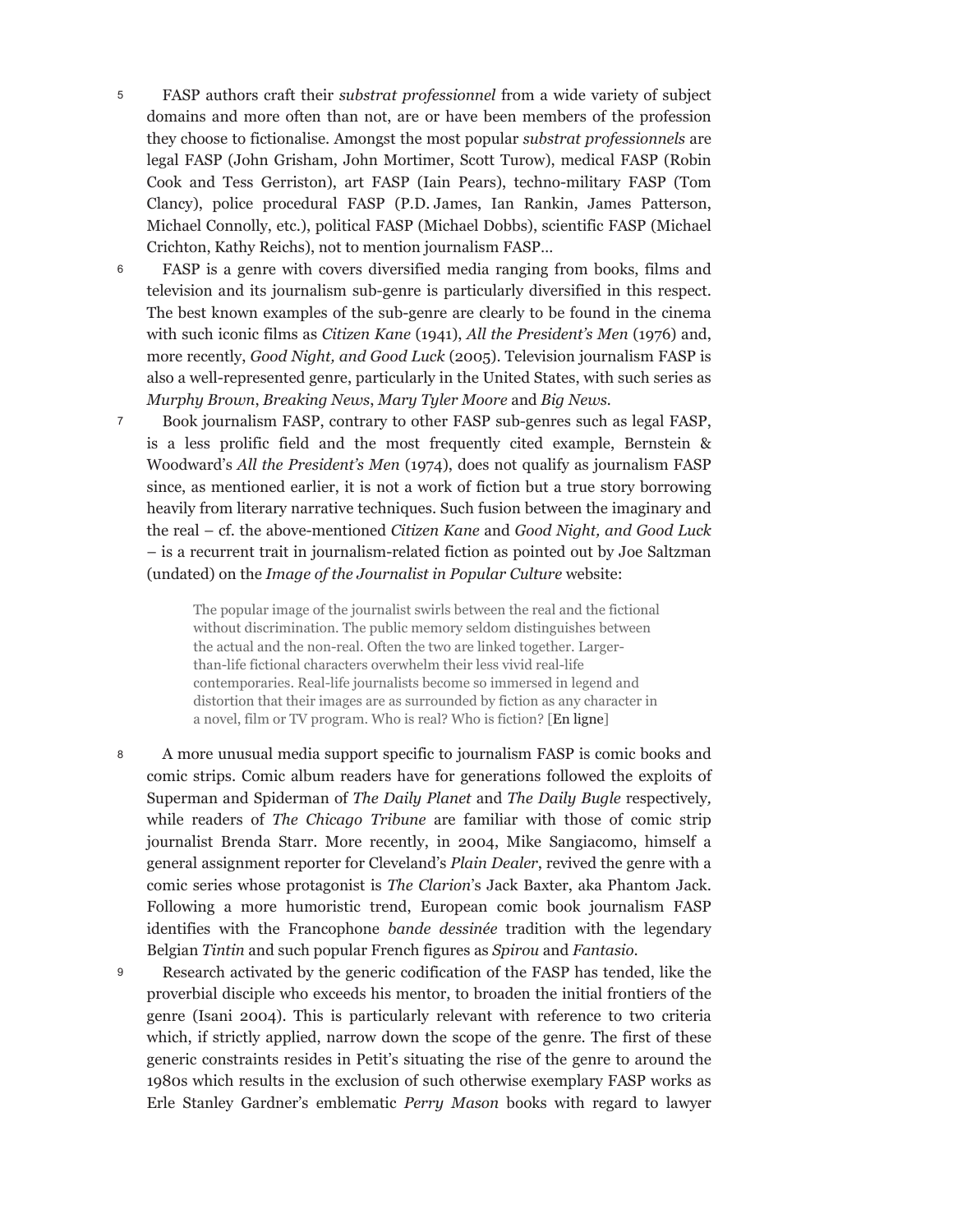FASP, for example. The second restrictive convention concerns the need for a FASP novel to be a thriller, thus excluding other related forms such as adventure novels, for example. These two generic criteria combine to exclude a journalismrelated classic, Evelyn Waugh's *The Scoop* (1938), from consideration as journalism FASP since it is a parody which is neither popular nor contemporary and relates more to the adventure genre than the thriller, even though for David Lodge (1992: 14) the 'whodunnit' and the 'what happens next' are simply two variations of the suspense novel.

# **Journalism FASP**

- Journalism has been a popular fictional support ever since the advent of mass journalism in the late 19th century and the resulting fusion has generated a rich field of academic enquiry. Most research relative to this area has, however, adopted a diachronic focus, as for example Howard Good's *Acquainted with the Night: The Image of Journalists in American Fiction, 1890-1930* published in 1986. In a similar approach focusing on the 20th century, Matthew Ehrlich (2002: 507-514) divides journalism-related cinematic fiction into five main periods: '*The Front Page* and early journalism movies' which he situates in the first quarter of the 20th century; 'The screwball era' of the 1930s and 1940s centred on 'newsmonger' characters; the post-war 'noir era' with the appearance of the 'bad' journalist; 'Conspiracy films' of the 1970s represented by the emblematic *All the President's Men* by Alan J. Pakula; and finally, 'Contemporary films' which mark the post-Watergate era. The present study focuses essentially on this last era. 10
- Even though, as mentioned earlier, certain core conventions of the FASP genre may prove too confining at times, the delineation of a specific timeframe with reference to journalism FASP does, paradoxically, appear a valid generic criterion. The sweeping technological and social changes brought about with the advent of the internet has so transformed the practices and ethos of the profession that it would not be inappropriate to evoke the turn of the century as a demarcation between two journalistic cultures. The corpus of analysis which informed this study, though extending into the 21st century, tends to focus on the post-war evolution of journalism-related literature rather than the rising forms of internetrelated journalism. 11
- One of the hallmark characteristics of journalism is that, unlike other professional domains such as law, mathematics or geography, it is not a self-standing and autonomous profession. By the very nature of the profession, journalism is heavily dependent on an adjunct referential domain without which it cannot exist, a typically symbiotic relationship arising from the former's need for matter to disseminate and the latter's need to be disseminated. As a consequence, in order to be significant, journalism must necessarily be grafted onto some other area of human activity or interest, a subsidiary support subject-domain such as politics, international relations, the environment, economy and finance, sports, science, justice, crime and law, gardening, etc. 12
- In terms of creative writing, the symbiosis between journalism and its support domain ideally translates into a narrative tandem in which the two fields mesh to 13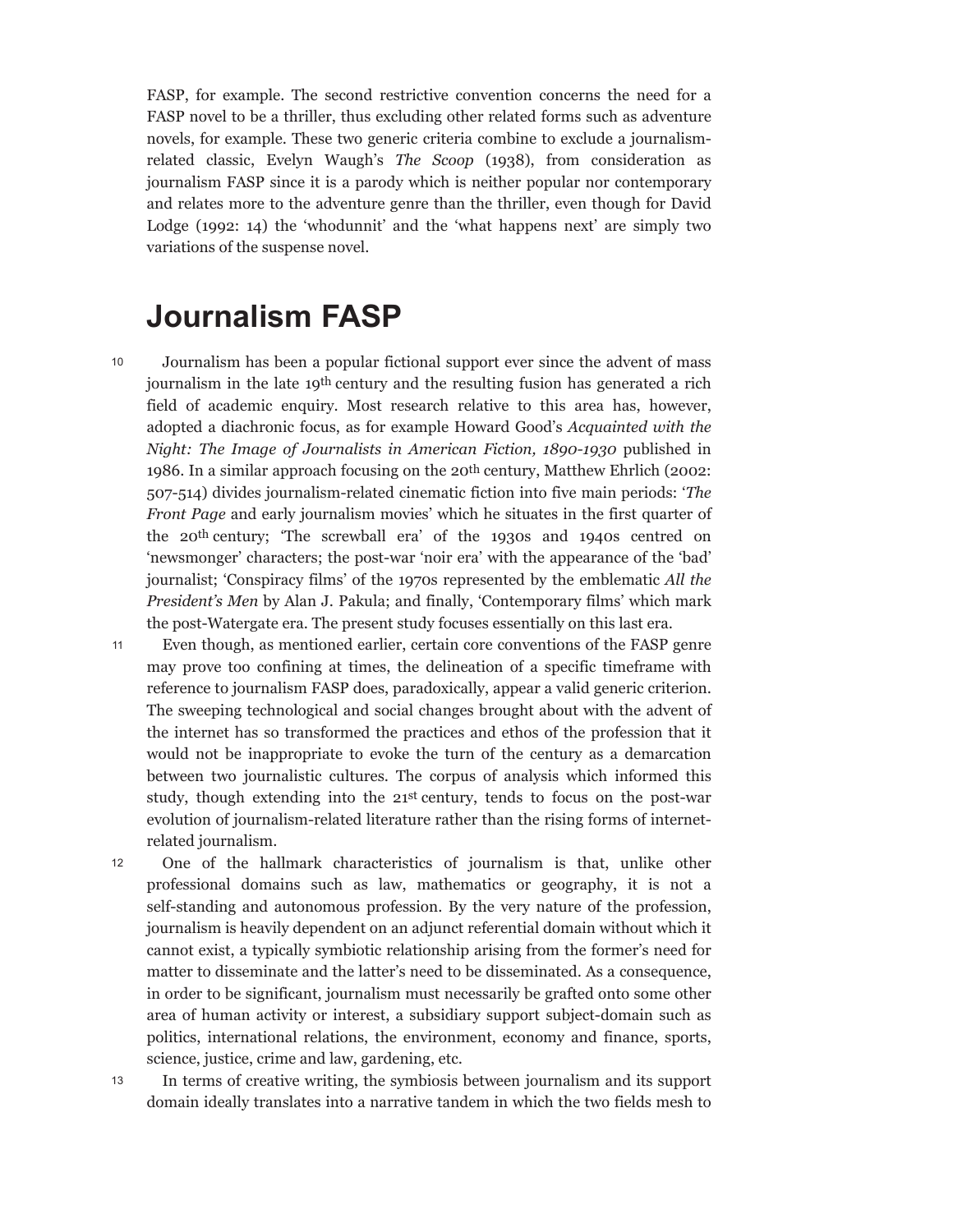occupy equal weight, thus generating a twin *substrat professionnel*. Michael Dobbs's first novel, *House of Cards* (1989), is one such example. In this "Watergate set in Westminster" according to *The Daily Telegraph*, plot and character dynamics are devised in terms of a twin *substrat professionnel* which makes it difficult to determine whether the novel should be classified as journalism or political FASP: is the protagonist Mattie Storin, the young political correspondent, or Francis Urquhart, the Chief Whip? Is the focus of the plot the political battle for Downing Street or the press investigation into behind the scenes political skulduggery?

- Similarly, the 1999 film *The Insider*  albeit not entirely fiction is also an example of how two interdependent domains segue to create a twinned *substrat professionnel:* who is the protagonist, Bergman the journalist or Wigand the defector from Big Tobacco? Is the focal interest of the plot the denouement concerning the publication of the story or the fate of Wigand? 14
- Such flawless meshing is however rare and in general, fiction presents a more unbalanced picture of the piggy-back nature of journalism. How and to what degree the journalism *substrat professionnel* intersects with other fields of activity is one of the characteristic hallmarks of the sub-genre and allows for a larger palette of 'FASPness' than is usual with other sub-genres, such as legal and medical FASP, for example. 15
- In this context, Petit's distinction between *adstrat*<sup>4</sup> *professionnel* and *substrat professionnel* (1999: 67) provides a useful starting point for analysing differing degrees of 'FASPness'. (Isani 2004: 34) 16

## **Degrees of 'FASPness':** *adstrat* **or** *substrat* **professionnel?**

- The degrees to which journalism and journalists are integrated into plot and character construction vary considerably. Paul Steinle in *Print (and Video) to Screen: Journalism in motion pictures of the 1990s* (2000) classifies journalismrelated fiction into four categories: fiction in which journalists are the key characters, fiction in which journalism itself is the predominant focus, fiction in which characters are cast as journalists but their professions reflect little on the plot and finally, fiction in which journalists are merely transitional devices advancing the plot. 17
- In spite of its pertinence to a large body of journalism-related fiction, Steinle's taxonomy blurs when confronted with, for example, the journalist protagonist (category 1) whose profession has little impact on the narrative (category 3) as is the case in John Irving's *The Fourth Hand*, (2001) or again, when journalists as a collective body recurrently interact with the protagonist as in Elizabeth George's cricket FASP, *Playing for the Ashes* (1994). Using the concept of *substrat professionnel* as a taxonomical criterion allows for retaining a number of Steinle's criteria while at the same time fine-tuning classification. 18
- To meet *substrat professionnel* criteria, the professional environment of the work of fiction must constitute the creative pivot of characterisation, plot and 19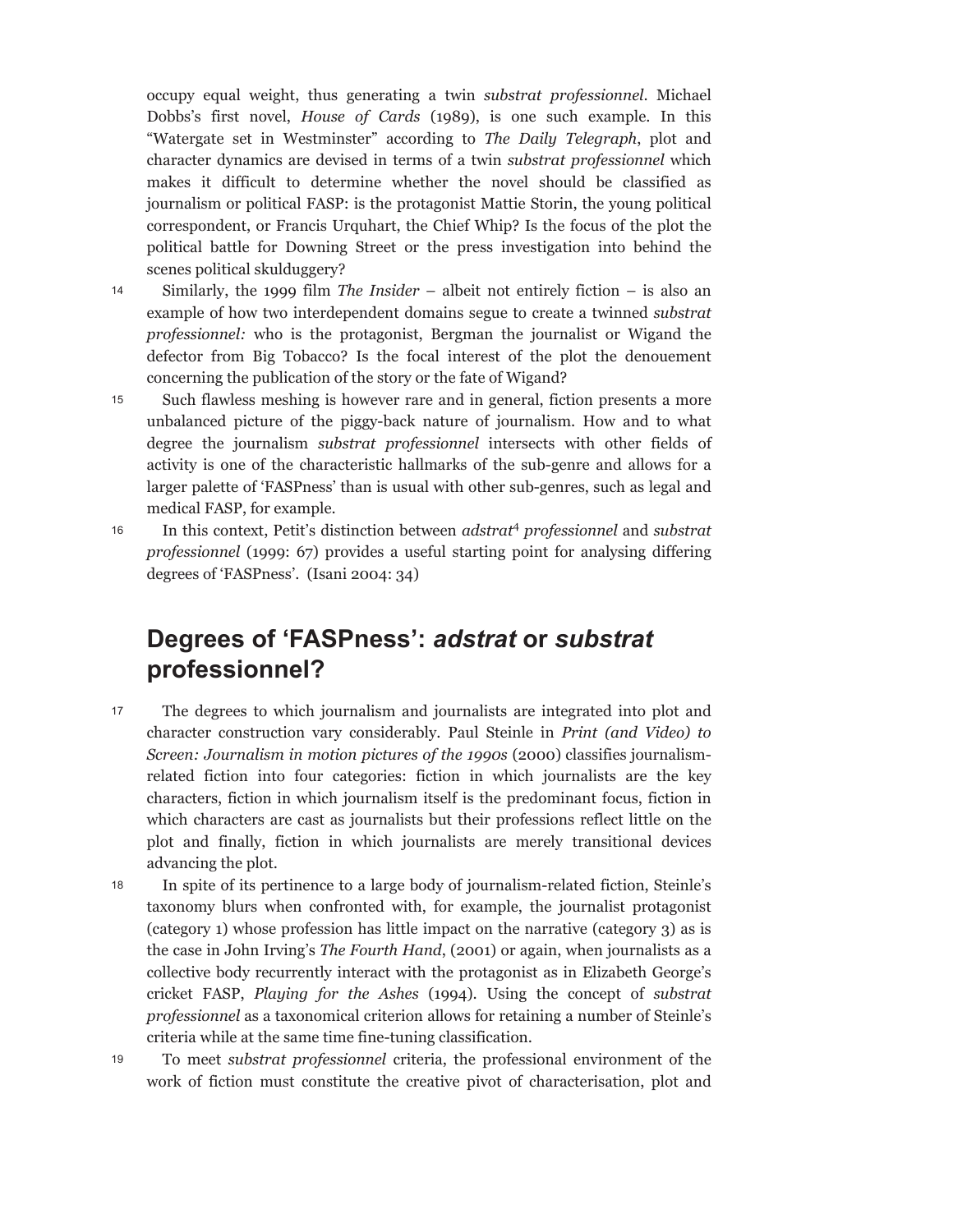#### denouement, as we have defined elsewhere:

To qualify as *substrat professionnel*, the specific culture of the professional community, its processes and procedures, discourse, cultural representations and perceptions, etc., must be the foundation of the creative process and the springboard of the fictional conceit. (2004: 26)

Anything less is necessarily a weaker form of the genre. However, one of the particularities of journalism-related fiction is the degree to which it reflects the characteristic reliance of the profession on a subsidiary subject-domain. The two domains interact in shifting patterns of correlation and varying degrees of 'FASPness'. In this respect, and according to how closely the author weaves the professional environment into the fabric of the fiction, four broad degrees of 'FASPness' may be defined in relation to journalism FASP. 20

## *Mainstream journalism FASP*

- As in other FASP genres, the creative dynamics of mainstream journalism FASP are inextricably embedded in the profession. If the legal sub-genre is shaped by law courts, law firms, law professionals, legal culture, legal events, legal discourse, etc., journalism FASP is similarly embedded in and shaped by journalism, its different media, its newsroom politics, its professional culture, its ethics, its professionals, its conflicts etc., all defined by the task of gathering and circulating information. In Denise Mina's novels, *The Field of Blood* (2005), *The Dead Hour* (2006) and *The Last Breath* (2007) the journalism *substrat professionnel* is defined by the confined universe of a Glaswegian newspaper, *Scottish Daily News;* Swedish author Lisa Marklund's *The Bomber* (2002), evolves around journalist Annika Bengtzon and *Kvällspressen*, the Stockholm newspaper she works for; the universe of Stieg Larsson's *Millenium* (2005) trilogy is the eponymous Stockholm-based monthly specialising in finance; the hub of *Good Luck, and Good Night* (2006) is naturally the CBS newsroom; and finally, the 'community journalism' depicted in Annie Proulx's *The Shipping News* (1993) is anchored in the newspaper office of *The Gammy Bird*. 21
- Journalism's characteristic need to intersect with other fields of activity in order to exist as a profession is clearly reflected in journalism FASP where the journalism *substrat professionnel* engages with a subsidiary subject-domain through the convenient literary device of being transformed into the journalist protagonist's specialism or object of investigation. Hence, both Denise Mina's and Liza Marklund's journalist protagonists, called on to cover crime events, naturally assimilate police procedure into journalism, a frequent pairing in journalism FASP. In the same vein, in John Grisham's deceptively entitled *The Last Juror* (2004), the newspaper owner-cum-journalist protagonist's field of investigation is the law (and not the contrary as might have been expected in a Grisham novel). In a more unusual form of fictional pairing, Stieg Larsson's protagonist, Mikael Blomkvist, directs his journalistic investigative skills towards the murky world of Swedish high finance in *The Girl with the Dragon Tattoo* (2005). 22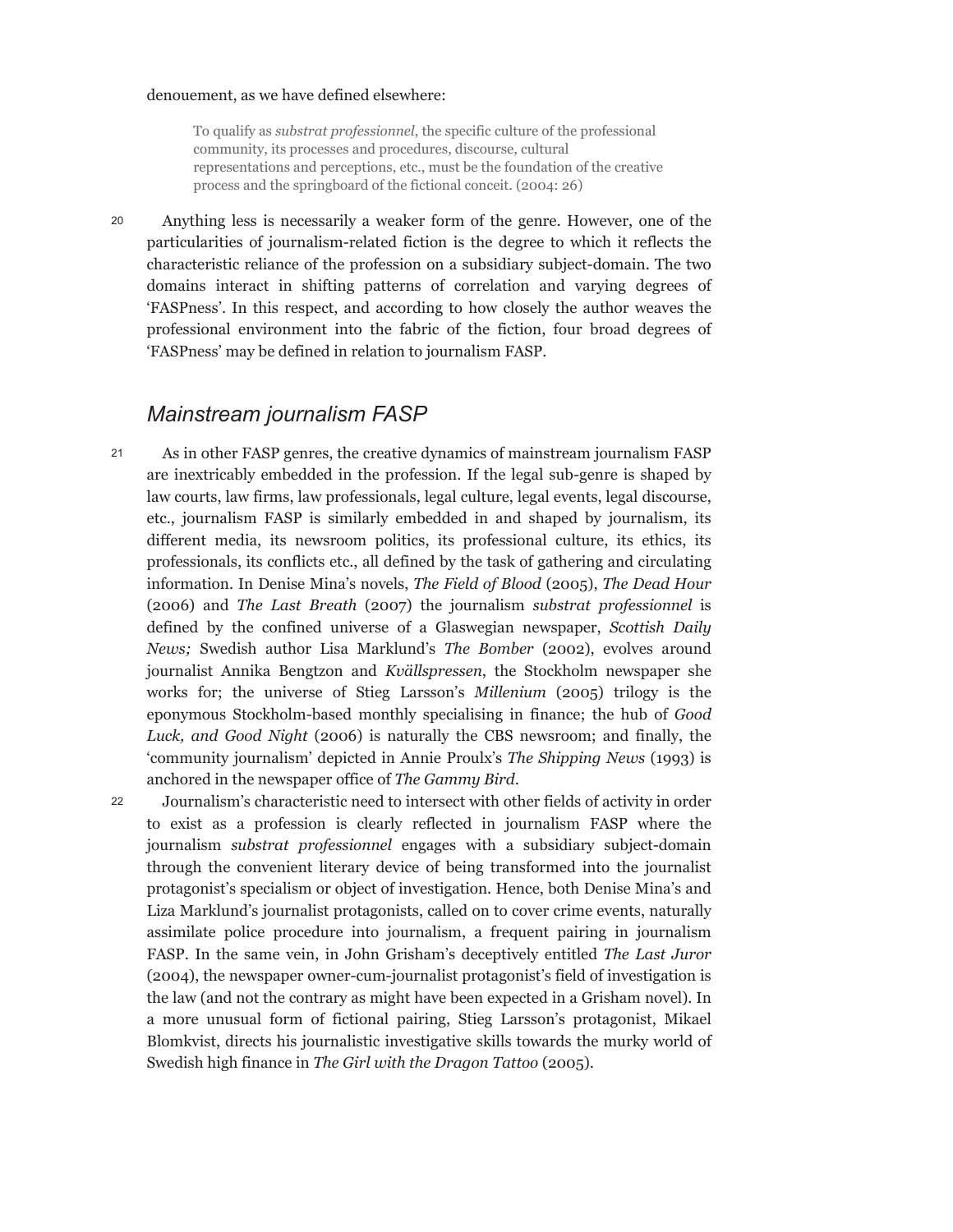## *Journalism as an adstrat professionnel*

- Although the protagonist in mainstream journalism FASP is typically a journalist whose investigation leads to engagement with a subsidiary subjectdomain, there is also a considerable body of fiction in which the situation is reversed and it is the non-journalist protagonist who engages with the press. In this category of journalism FASP, the media – represented as an individual journalist or a collective body – do not occupy the front stage but comprise nevertheless an interactive and recurrent presence through the protagonist's need to engage with the press. 23
- Such is the role journalism often plays in other FASP sub-genres. John Grisham's legal FASP *A Time to Kill* (1992) illustrate how the two professions mutually feed off each other, the press for the sensational story and the lawyer to ensure future business:  $24$

Publicity. Exposure. That's the name of the game for lawyers, Jake. If you're unknown, you starve. When people get in trouble they call a lawyer, and they call someone they've heard of. You must sell yourself to the public, if you're a street lawyer. (*A Time to Kill*, 1992: 105)

From his office he watched a camera crew set up by the rear door of the courthouse. He smiled and felt a wonderful surge of adrenaline. He could see himself on the evening news walking briskly, stern, businesslike, across the street followed by reporters begging for dialogue but getting no comments. And this was just the arraignment. Imagine the trial! Cameras everywhere, reporters yelling questions, front page stories, perhaps magazine covers. An Atlanta paper had called it the most sensational murder in the South in twenty years. He would have taken the case for free, almost. (*A Time to Kill*, 1992: 156)

In a similar vein, the following conversation between two senior police officers in Elizabeth George's sports FASP, *Playing for the Ashes* (1994: 394), provides another example of the mutual dependency of police and press, one of the underlying themes of the novel: 25

'What's your approach?'

'We generally tell them whatever will be useful to us.' …

'Do you really? I've never told them a thing. I loathe symbiosis between press and the police.'

'So do I', Lynley replied. 'But it serves us sometimes.'

Such novels may be categorised as *fiction a adstrat professionnel*, term coined by Petit (1999: 67) to describe those works of fiction in which the professional environment, though present and perhaps even relatively active, does not constitute the bedrock of plot, character and denouement dynamics but is an accessory to the principal fictional construct. 26

## *Metajournalism FASP*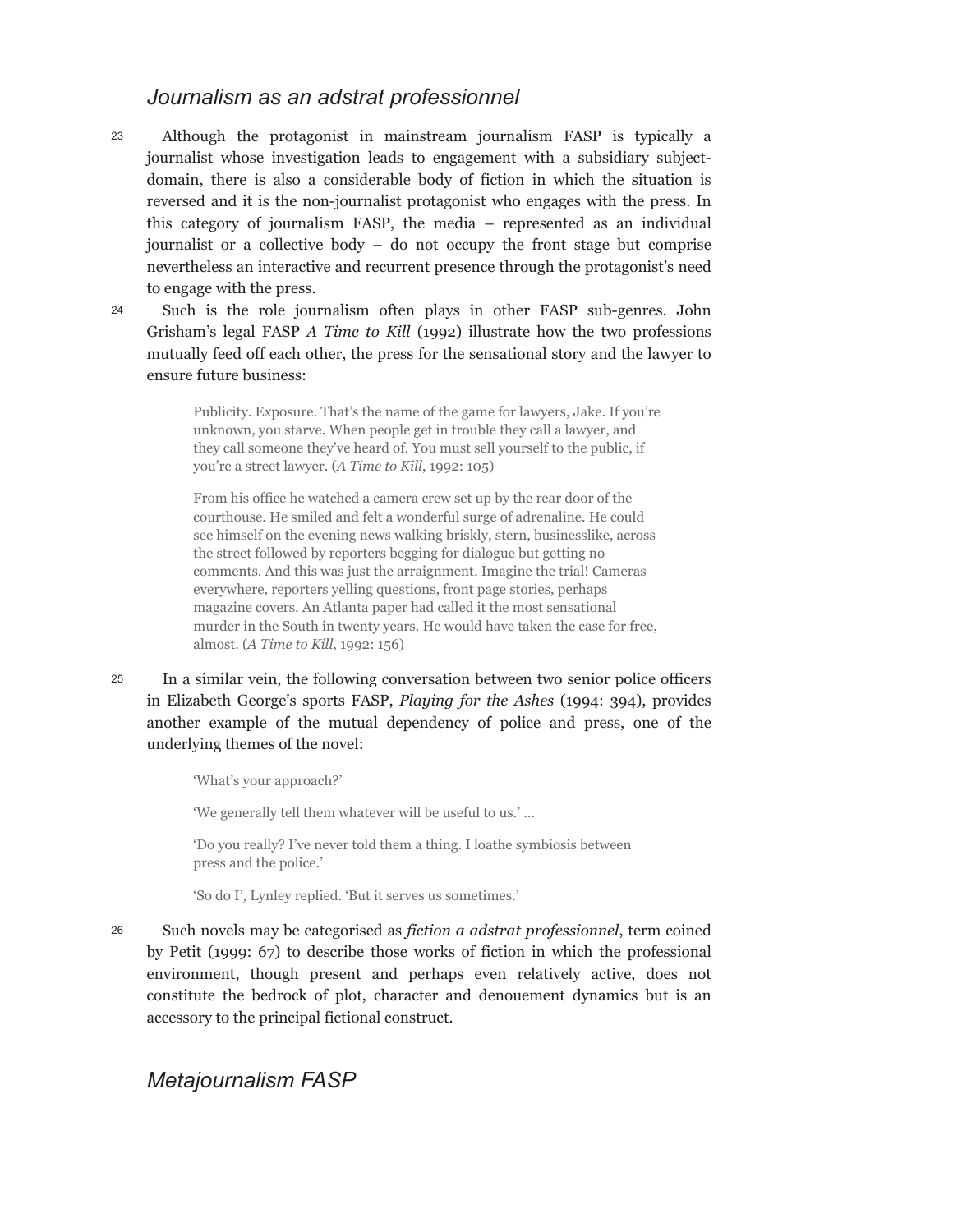- Metafictional writing is "novels and stories that call attention to their fictional status and their own compositional procedures," (Lodge, 1992: 206), a literary genre which seeks its inspiration from within its own creative processes, as illustrated by such well-known sub-genres as plays within the play, novels about novel writing or films about shooting films. In the same vein and in spite of the fact that one of the defining features of journalism is its inherently centrifugal vocation, there exists a centripetal and introverted sphere of journalism which focuses on its own profession, a form of metajournalism in which journalism adopts journalism as the focus of study, as illustrated by media analyses about other media and media professionals, ethical dilemma currently facing the profession, its future evolution, etc. 27
- Similarly, a form of metajournalism FASP may also be identified in which the fiction is wholly contained within the profession itself, without the need to interact with a subsidiary subject-domain. Metajournalism FASP deviates from typical journalism FASP in that it seeks its plot and character dynamics from within its own profession – and in so doing, links up with mainstream FASP which focuses on a single *substrat professionnel.* 28
- An emblematic example of fictional metajournalism would be the mythic *Citizen Kane* (1941). Though strictly speaking not eligible for FASP status given its age and genre – though referred to by Jorge Luis Borges as "a metaphysical detective story" when released – the film occupies cult status as the first film to look into the then rising figure of the press magnate. A more contemporary example of an introspective approach to journalism is *The Paper* (1994) about a day in a journalist's life, or *Good Night, and Good Luck* (2005), a semi-fictionalised account of the role of the press during McCarthyism. 29

## *The journalist as an intermittent player*

- From *substrat*, to *adstrat* to intermittent player! There is a large amount of fiction in which a professional environment is used simply to serve as a more or less vague decor or incidental reference against which a totally unrelated plot evolves. In Louis Begley's *About Schmidt* (1997), the protagonist is indeed a lawyer but the evolution of plot and characters is in no way shaped by the legal profession. In the case of journalism, a novel with a similar equation would be John Irving's *The Fourth Hand* (2001) in which, despite the fact that the protagonist is by profession a journalist and that certain parts of the plot derive from his profession, plot dynamics owe less to a journalistic universe than a medical one. Such works of fiction, in which the professional environment is reduced to anecdotal status or is a mere setting for action which must seek its creative dynamics elsewhere, clearly do not belong to the FASP genre. 30
- Whether cast as principal protagonists or intermittent players, fictional portrayals of journalists in popular fiction – whether novels, films, televisions series or comic books – project representations of the profession and its professionals which shape public perceptions. A major area of enquiry related to the FASP is concerned with the narrative processes which underlie the construction of such fictional representations. The following part of this study 31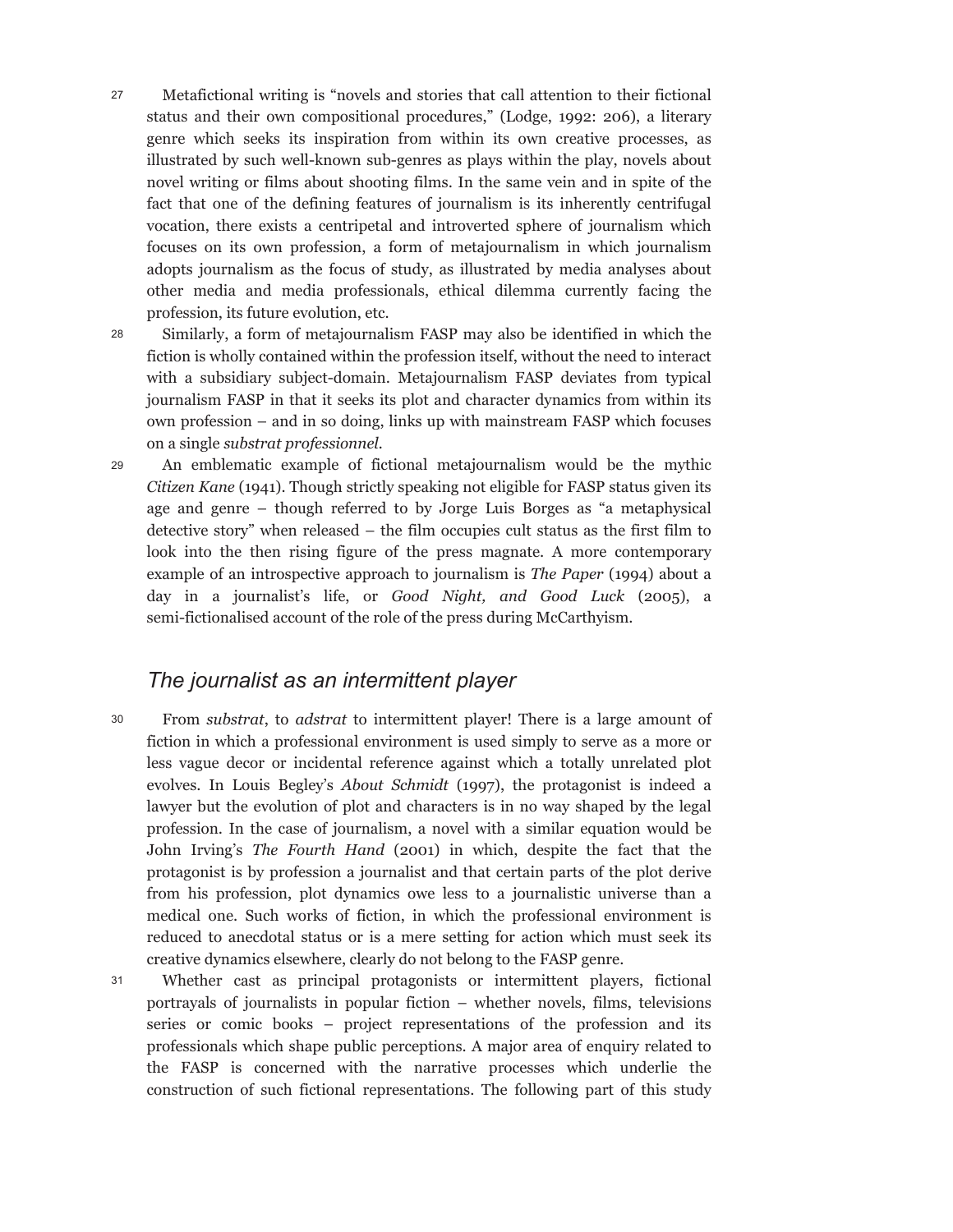proposes to explore the fictional representations projected of the journalist in a selected corpus of journalism FASP novels.

# **Fictional representations of the journalist in journalism FASP**

Authors who anchor their creative writing in the world of journalism have a wide palette of professionals to cast as protagonist: from the publisher or owner – the traditionally villainous 'press magnate', 'media tycoon', 'press baron' or 'media mogul' often fashioned from the larger than life role models as Randolph Hearst, Robert Maxwell or Rupert Murdoch today – to the editor, the reporter, the journalist, the copywriter, the broadcaster and the cub reporter. In spite of the plethora of choice, it is clearly the journalist – 'journo' for insiders – who is the fictional writer's protagonist of choice. One reason is undoubtedly the close similarities between the profiles of the investigative reporter and the detective, as underlined by Joe Saltzman: 32

> The reporter as detective is probably one of the most popular categories, since both the journalist and the detective are curious enquirers trying to solve a mystery, whether it be a crime or a complex unknown story. They are both trying to piece together the various aspects of a puzzle, to come up with a reasonable conclusion to what happened, where it happened, when it happened, and to whom it happened, combined with the more difficult aspects of the story or case – how it happened and why it happened. (2002: 32)

- The thriller convention of the FASP favours the portrayal of the journalist protagonist as an investigative and/or campaigning journalist, that half-detective reporter-cum-journalist, modelled on the likes of Woodward and Bernstein – a portrait far removed from the reality of current journalism in which the journalist is more likely to be a desk-bound internet surfer than "a roving reporter", as research in media studies reveals. (Bell 1993 [1991]) 33
- Research in the field of journalism-related popular literature has provided useful analyses with regard to how the different professions within the profession – editor, crime writer, war correspondent, 'sob sister', investigative reporter – have been the source of authorial inspiration and creativity. The object of this analysis is concerned with the figure of the journalist in a wider acceptation of the term. As Joe Saltzman points out, the definition of 'journalist' has evolved over the years and if, in the past, the journalist was more specifically perceived as being involved in the editing and writing activities of the profession, today, "He has become a synonym for reporting and writing in any news medium. […] A journalist is defined as anyone in any century who performs the function of the journalist today – gathering and disseminating news, information, advice, editorial comment and criticism." (2002) 34
- FASP protagonists generally come in a nuanced palette of representations. Lawyer FASP protagonists, for example, run the gamut from idealisation to demonisation and in between, with Harper Lee's Atticus Finch in *To Kill a* 35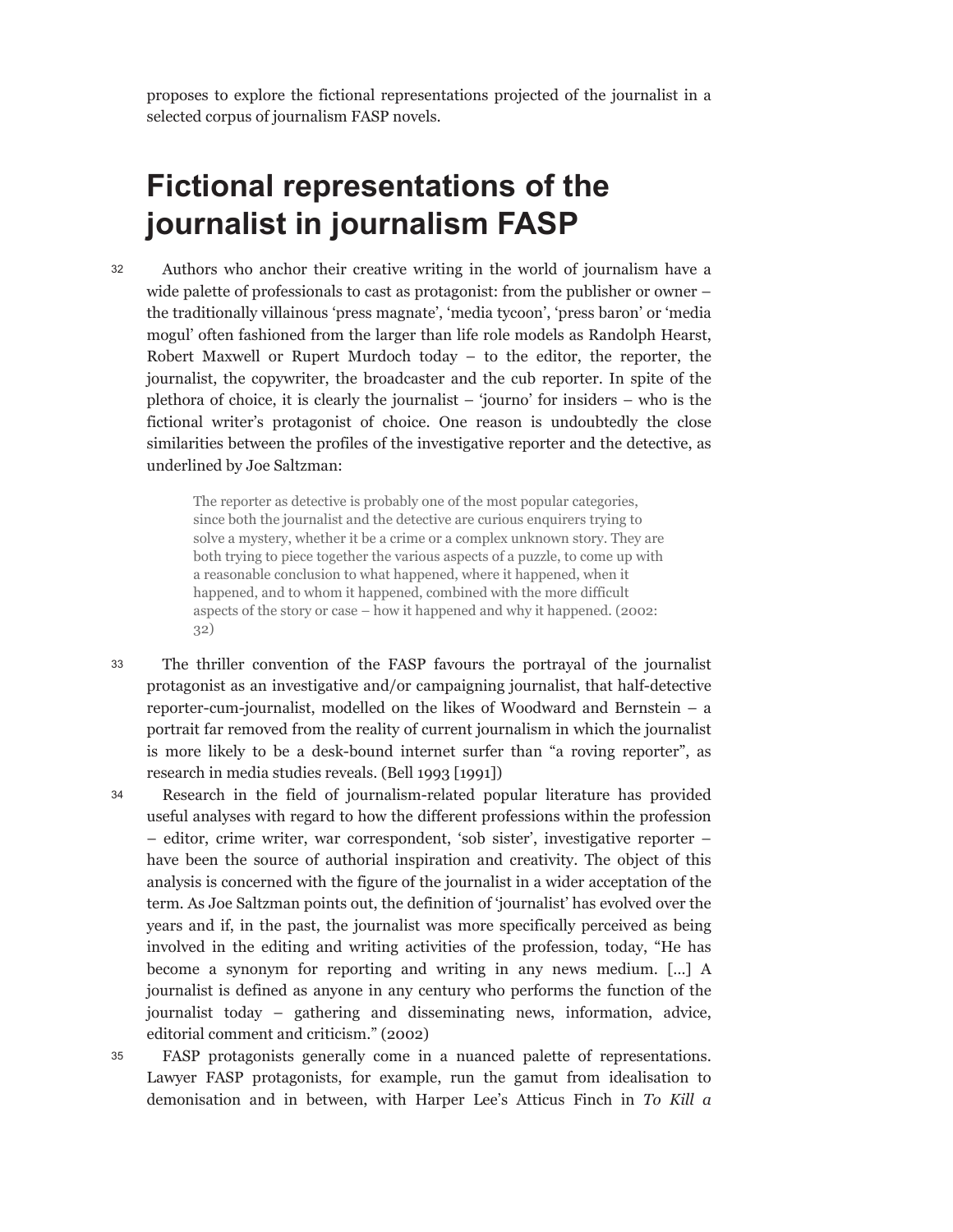*Mocking Bird* (1960) as the embodiment of the profession's best and John Milton in Andrew Neiderman's *The Devil's Advocate* (1997) as the devil incarnate. (Isani, 2005)

- Journalism FASP too boasts its equivalent of Atticus Finch. According to Ghiglione and Saltzman (2002), Clark Kent – aka as Superman – is "the most consistent heroic image of the journalist from 1938 to 2001 and beyond." According to Dennis Dooley, author of *Superman at Fifty – The Persistence of a Legend* (1987), Superman is modelled on real life reporter Wilson Hirschfield who once claimed he knew nobody with as much integrity as himself (a quotation often erroneously attributed to Superman himself), a conceit which led *The Independent* (16/09/03) to qualify the character as "the ultra-virtuous Clark Kent". That the fictional embodiment of the "good journalist" should be a relatively one-dimensional comic book journalist who masks his superhuman identity by cultivating the persona of an introverted, mild-mannered journalist – accused on occasion of cowardliness – provides an interesting composition in opposites. 36
- Journalism FASP presents a more characteristic, albeit restrained, palette of representations than legal FASP for instance, in that depiction of the journalist tends to fall into two broad categories, the journalist as the lone protagonist, a flawed hero but hero nevertheless, or the journalist as a faceless, nameless, undistinguishable member of a professional herd. 37

## **The journalist as protagonist: a flawed hero**

- The roving reporter dashing off in pursuit of a hot scoop, the war correspondent reporting from the front at the peril of his life or the investigative journalist exposing injustice, corruption or wrongdoing make for the ideal fictional hero. And yet, in the tradition of the classical Greek tragic flaw, *hamartia*, even the most inspiring fictional portrayal of the journalist as a protagonist is necessarily that of the flawed hero. 38
- Mid 20th century portrayals of the journalist converged to generate a stereotype fashioned around the image of a heavy-smoking, shabbily-dressed, cynical night-bird, with questionable ethics and a problem with alcohol:

For generations of moviegoers, the male reporter, cigarette dangling from his mouth, plays poker and drinks as if his life depended on it. He was never called an alcoholic, just a boozehound who always found a drink from a hidden bottle in his desk or the bar around the corner from the newsroom. A few films made alcoholism a major issue and dealt with it. But most movies treated drinking as part of the character of the journalist that made it possible for him to survive the job. (Ghiglione and Saltzman, 2002)

In the case of most journalist protagonists, the flaw arises from professional pressures and ethical considerations inherent to the profession such as protection of sources, the principle that the means justify the end in matters of scoops, 'collateral damage' caused to innocents by revelations, etc. Fictional journalists – not unlike their real life counterparts – are quite expected to jeopardise their professional souls for a lead, a scoop, any resulting conflicts with personal or 40

39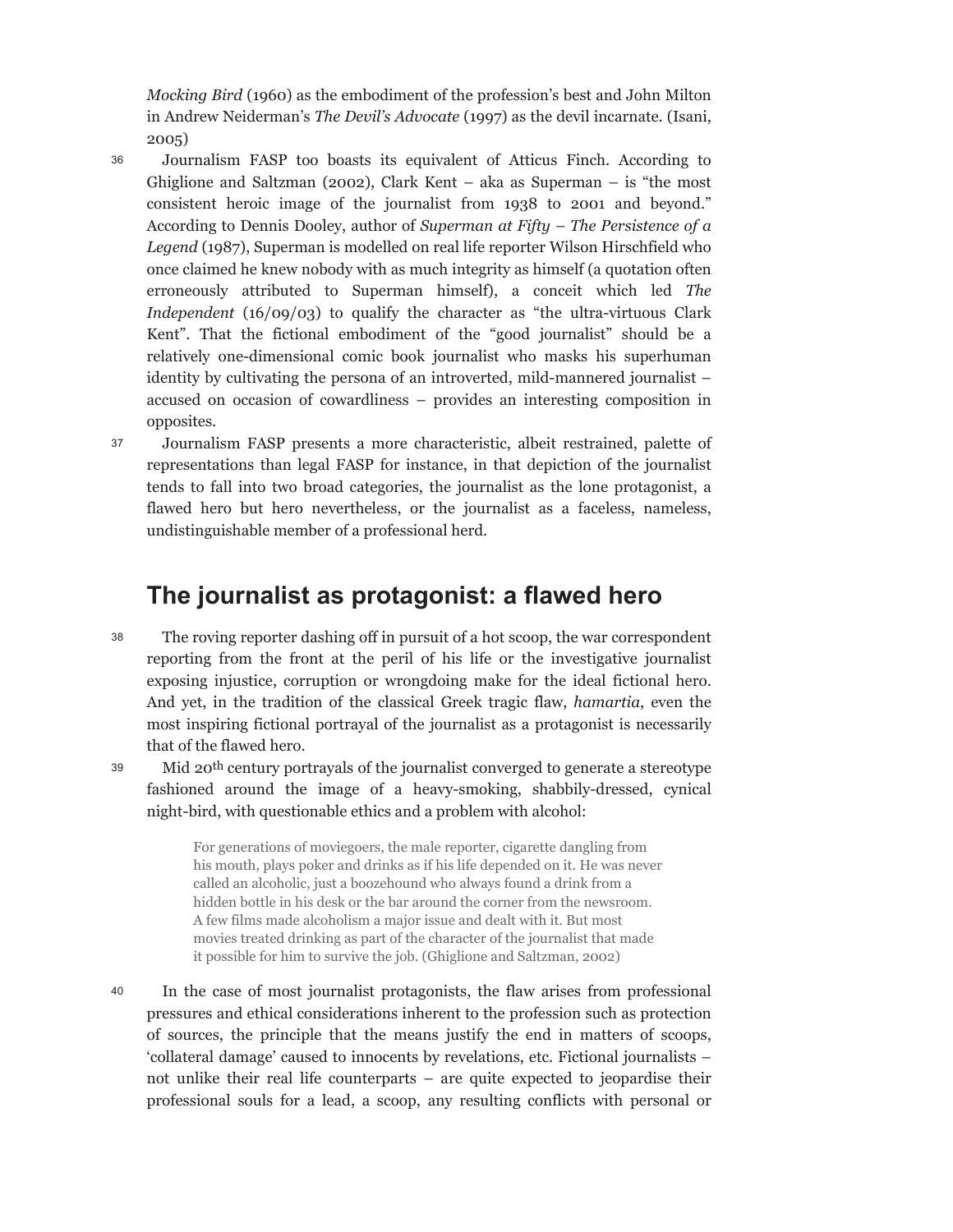professional ethics being toned down by upholding First Amendment-like public service arguments.

- The conflict between professional ethics and personal morals is the dilemma underlying Stieg Larsson's *The Girl with the Dragon Tattoo* (2005): Mikael Blomkvist, the protagonist, must choose between a journalist's professional duty to tell all and the resulting personal suffering his revelations would cause innocent people he esteems. As one protagonist puts it, "You have to choose between your role as a journalist and your role as a human being." (2005: 550) 41
- If Mikael Blomkvist is the nearest we come to in terms of fictional idealisation of the profession, author Stieg Larsson, himself a journalist, is careful to put such putative perceptions into perspective: 42

That is how a rumour was born that soon assumed legendary proportions, claiming that Mikael Blomkvist had not presented any sort of defence at his trial and had voluntarily submitted to the prison sentence and heavy fines because otherwise his documentation would have led inevitably to the identification of his source. He was compared to role models in the American media who had accepted gaol rather than reveal their sources, and Blomkvist was described as a hero in such ludicrously flattering terms that he was quite embarrassed. (2005: 538)

The notion of the flawed hero assumes more sordid proportions when related to forms of personal venality like, for instance, the question of bribery. This is the issue at the heart of Denise Mina's *The Dead Hour* (2006) when the otherwise principled and sympathetically portrayed junior journalist protagonist, Paddy Meehan, accepts money in exchange for not reporting a story about a man assaulting his wife: 43

> He leaned forward and put something in Paddy's hand. 'I can't stress enough how important it is that this doesn't get in the paper.' It was a fifty-pound note. 'Please?' The note was damp and pink with blood. […] Her cold fingers closed over the note. 'Good night.' He slipped back into the house and shut the door firmly but quietly. […] She had fifty quid in her hand. She squeezed it just to be sure it was there and the wetness of the blood chilled her. […] Billy watched her fall into the back seat in the rear-view mirror and took a draw on his cigarette. He had seen her take the money, she was sure of it. She could have offered to share it but she didn't know what the etiquette was, she'd never been bribed before. Besides, fifty quid could solve a host of problems. […] In the coming weeks and months she would recall how glad she had been to be back in the warm car and how thrilling the note had felt in her pocket. […] She looked sadly down at her hand as it uncurled in her lap. Her palm had blood on it. (2006: 7-9)

The ensuing professional and personal conflicts which result from this particular example of *hamartia* are integrated into the narrative so as to relate to both the *substrat professionnel* and the crime plot itself – and consequently, having taken the initiative to right the wrong, the protagonist typically emerges 44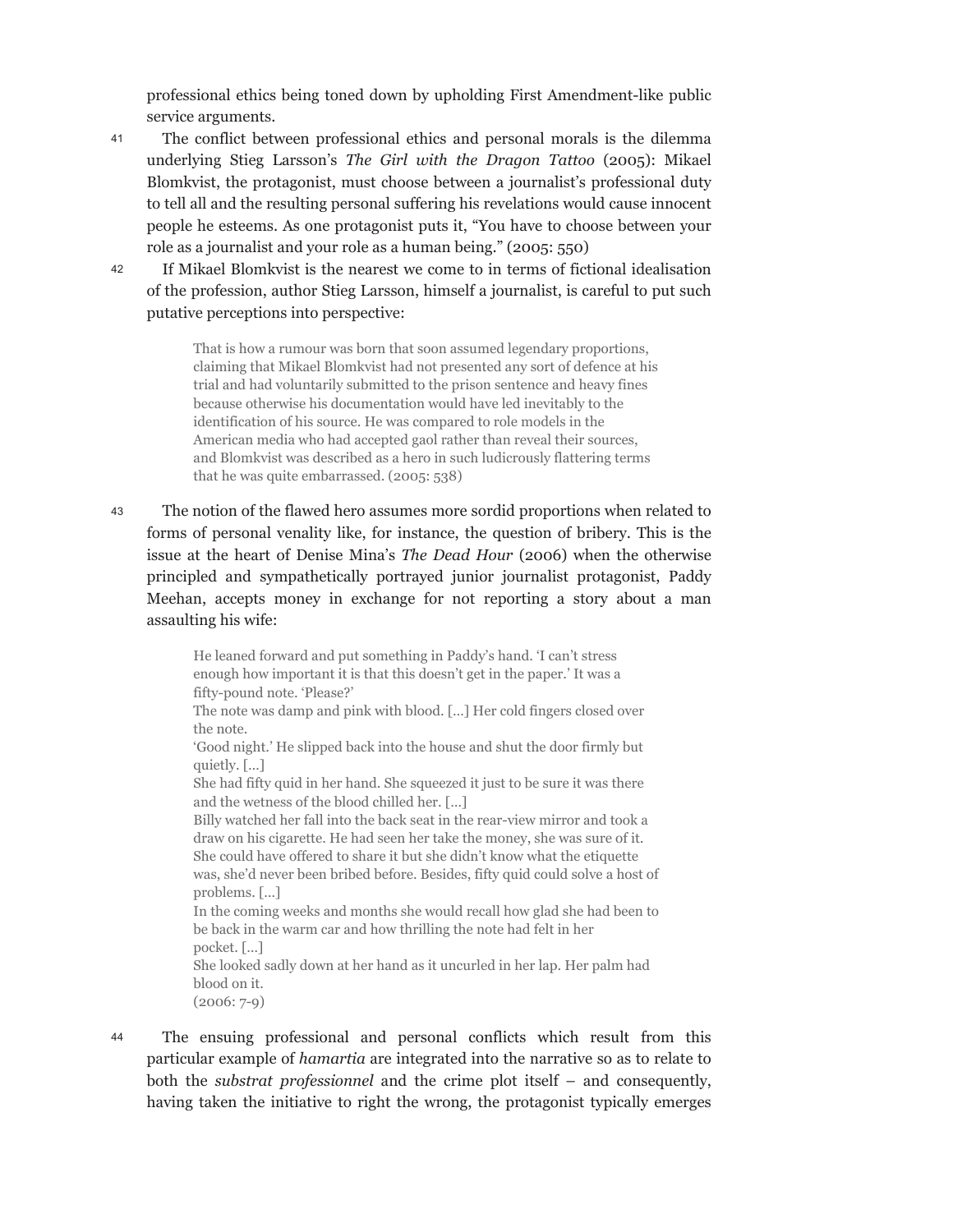aggrandised, gaining in personal and professional status.

## **The journalist as a group entity: the anonymous pack**

- The representation of the individual professional as a flawed hero-protagonist is a recurrent feature of FASP novels and journalism FASP is no exception in this respect. However, the representation of professionals as a group entity is a feature specific to the sub-genre and possibly, along with equally characteristic twinned *substrat professionnel*, a generic hallmark. 45
- One of the highly visual images of journalism, relayed over news bulletins all over the world, is a mass of shoving and shouting journalists, armed with cameras and mikes – an image authors faithfully transpose into their fiction resulting in the recurrent depiction of the members of profession as a faceless, nameless and collective entity. Faceless but not anodyne. In mainstream journalism FASP, the group portrayal tends towards the sympathetic, an insider's view of fellowprofessionals' foibles as in the extract below from Denise Mina's *The Last Breath:* 46

They drove past Sean's street, stopping and peering down the road to see the hordes parked up outside the house. Photographers stood in groups, their bags at their feet, fingering their cameras and looking bored. Journalists stood separately She knew the scatter pattern well enough: clusters of the genial ones, gathering round to swap lies about their wages and expense accounts and all the coups they nearly had, the loners hanging about on the fringes, telling themselves lies and coming up with schemes to trounce the others to the story. A large television van was parked up on Sean's side of the road, a massively tall transmission aerial sticking out of the top. She could already imagine the complaints from the press journalists: the van would be in their view, spoil the pictures. But that was why it was there, to get the logo in any of the pictures that published and show that STV were on the scene too. (2007: 273-274):

However, in *fiction à* adstrat *professionnel*, journalists as a collective body are systematically and uniformly depicted as a sinister and menacing horde as illustrated by in Elisabeth George's *Playing for the Ashes*, a sports FASP in which journalism is an *adstrat professionnel*: 47

> No, she said to herself, she wouldn't give anyone the flaming satisfaction of seeing her break down another time. Not after yesterday afternoon with those cameras clicking in her face and the reporters like jackals, circling fast and sussing her out, waiting for a show of weakness to record. Well, they'd got their show and mashed it across the front of the paper and that was all that she intended to give the bastards. (1994: 514)

In this respect, a breakdown of the recurrent metaphors used to carry and sustain such negative depictions is edifying as seen in the following sampling gleaned from the same novel: 48

> **Fig. 1 Metaphorical representations of journalists as a group Elizabeth George,** *Playing for the Ashes* **(1994)**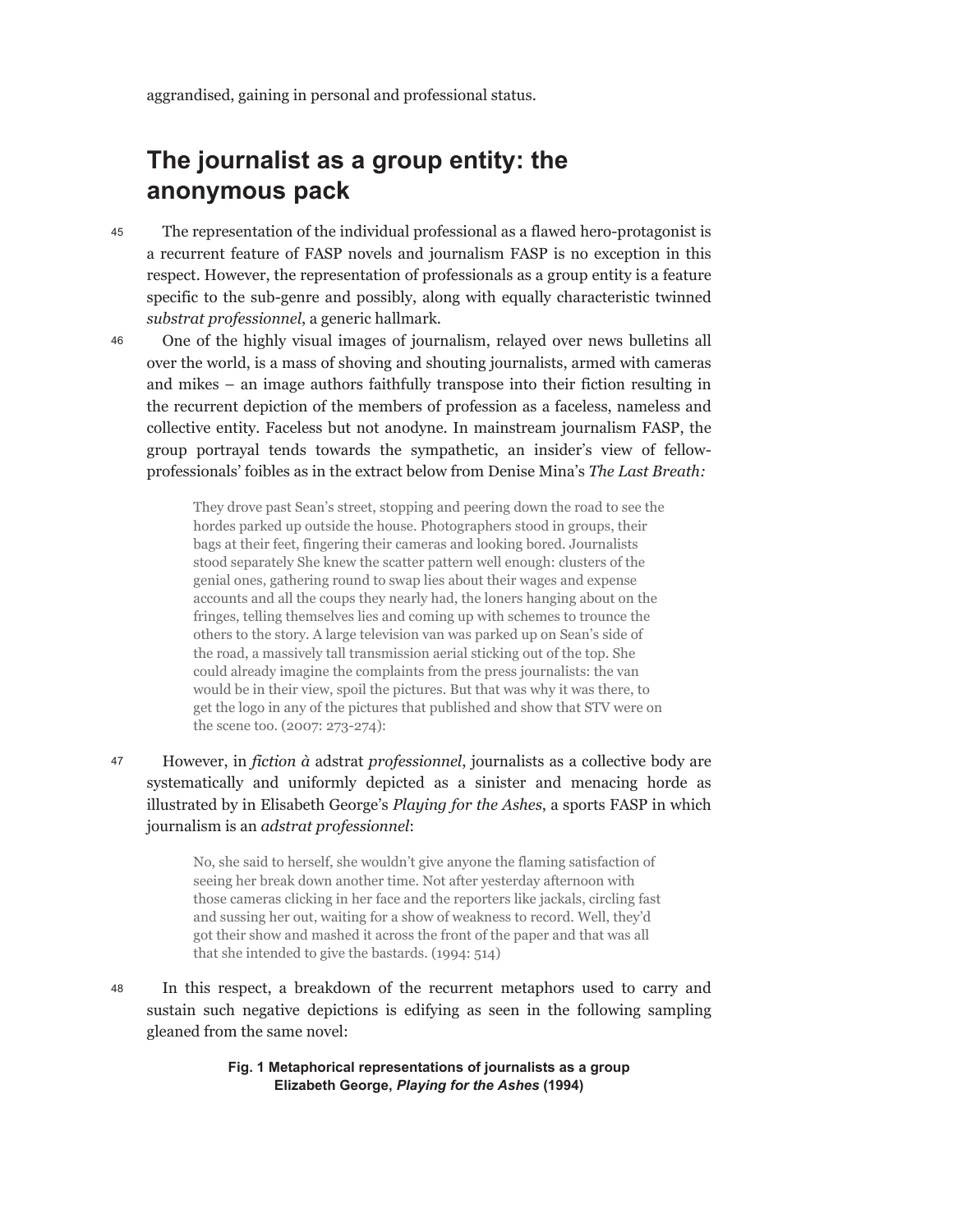| Verbs               | to bay, to besiege, to circle, to dog, to hound, to lie in wait, to prowl, to<br>swarm                                     |
|---------------------|----------------------------------------------------------------------------------------------------------------------------|
| Collective<br>nouns | army, flock (of crows), gaggle, herd, horde, pack, mobs, posse                                                             |
| <b>Nouns</b>        | bastards, berks, carrion eaters, crows, dogs, ghouls, hyenas, jackals,<br>wolves, vampires, sharks, sleaze, slugs, wallies |

49

Semantic analysis of the metaphorical representation of journalists in the novel reveals an easily discernible patterning according to which the verbal metaphors tend towards a common semantic denominator suggestive of pursuit and entrapment; collective nouns are unambiguously denotative of menacing masses; and, perhaps most interestingly, individual nouns recall the profession's parasitic dependence on a subject-domain in that many of the metaphors are evocative of scavengers or fantastic human-predators. Such metaphorical representations of the profession, albeit particularly egregious in the novel in question, are not infrequent in journalism FASP.

# **Conclusion**

Public opinion polls regularly show that certain professions, such as lawyers, politicians and journalists, do not enjoy the public's confidence. One striking element in this respect is that journalists are distrusted by the very public they write for. According to a nationwide 2007 Gallup poll for ABC, if 64% of Americans have an overall positive perception of their press, only 14% expressed "a great deal of confidence". Similarly, a 2007 YouGov poll published by *The Economist* (May 5th 2007: 41) showed an almost 20% loss of confidence in the press since 2003<sup>5</sup> in the United Kingdom, a country which represents the world's largest newspaper readership in relation to population. 50

The negative public perceptions recorded by opinion surveys and the negative image generated by journalism FASP give rise to the obvious chicken-or-the-egg question: is it fiction that shapes perceptions or perceptions that inspire fiction?

While there is no clear answer, an important consideration with regard to this question is the nature of the relationship between the journalist and the public: it is necessarily a vicarious, media-interposed encounter. Paradoxically, though the journalist is often a public figure, he is not a professional the lay public is likely to encounter in the routine course of events, as is the case with other professionals such as doctors, dentists, teachers, policemen or even lawyers. 51

Likewise, if the previously closed world of law courts has been considerably demystified by live court TV channels and cinematic legal FASP, the same degree of exposure has not benefited journalism and journalists. There is subsequently, a certain vacuum in the layman's mind as to what the real world of journalism is like: What does a newsroom actually look like? What are the different functions of publishers, editors, sub-editors, etc.? How are newspapers printed? How is a radio programme broadcast? What does a prompter look like? This vacuum is filled by entertainment and news media representations, blurring the lines between fiction 52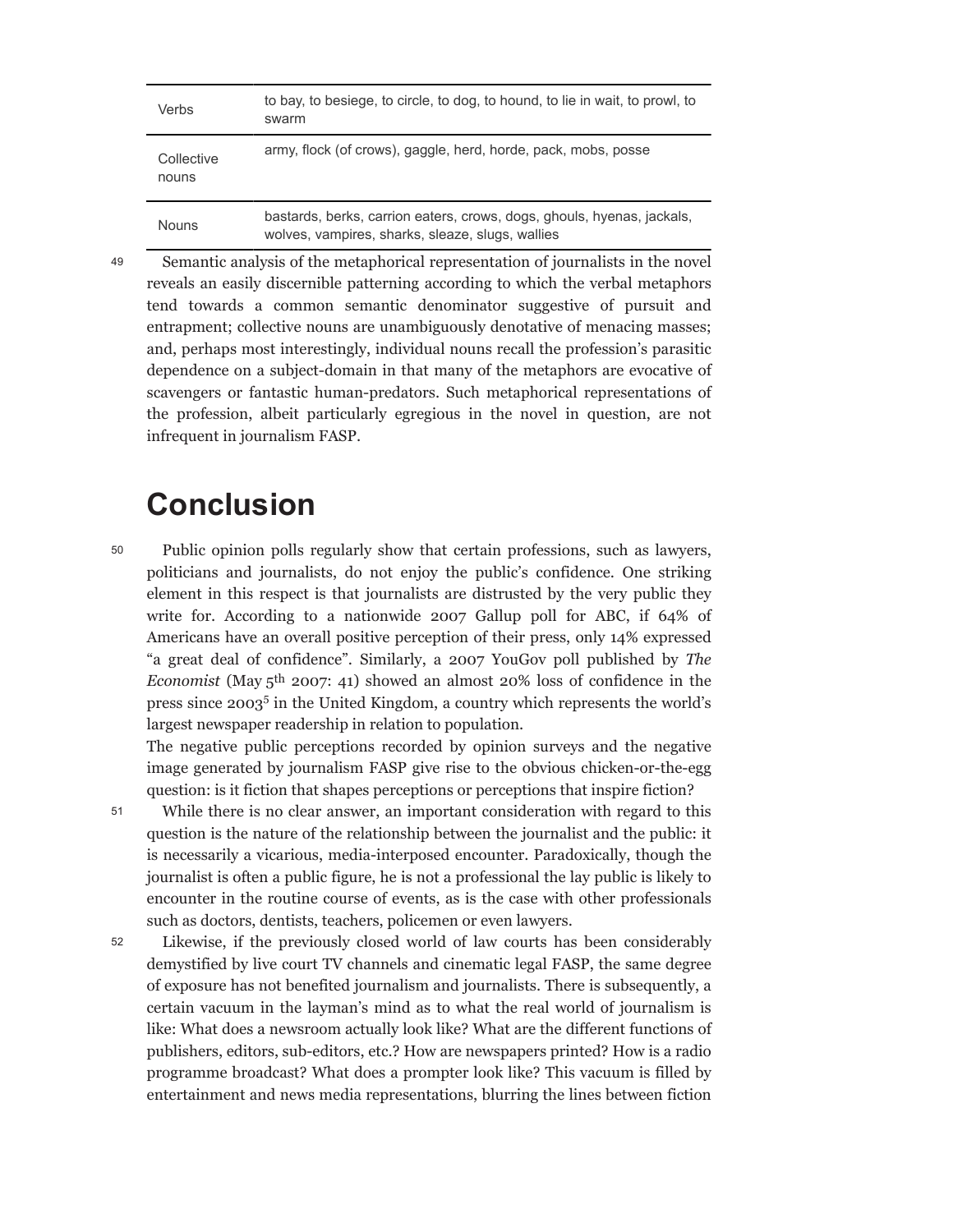#### and reality as Joe Saltzmann indicates:

The reality is that few people ever witness a journalist in action. They rarely visit a newspaper or magazine office or a broadcast newsroom or any other place where journalists work to report the news of the day. And yet they have a very specific idea of what a journalist is and what he or she does because they have read about journalists in novels, short stories and comic books, and they have seen them in movies, TV programs, plays, and cartoons. (2002: 41)

Negative and/or flawed perceptions of the profession could arguably be off-set by the discourse of positive self-representation promoted by real-life journalists or even by the fictional protagonist whose heroic but flawed character draws him empathically closer to the reader. However, findings of opinion surveys clearly indicate that the journalist continues to be found wanting in the eyes of the general public – no doubt a tribute to the sustaining power of the discourse of excess as relayed through exaggerated headlines, tabloid vulgarity, visual images of jostling reporters – and journalism FASP.

#### *Bibliographie*

#### **Primary references**

#### *Novels*

53

Begley, Louis. 1997. *About Schmidt*. New York, Balantine. Bernstein, Carl & Bob Woodward. 1976. *All the President's Men*. New York, Touchstone. Capote, Truman. 1966. *In Cold Blood.* New York, Vantage Books. George, Elizabeth. 1994. *Playing for the Ashes*. London, Hodder and Stoughton. Grisham, John. 1992. *A Time to Kill*. London, Wynwood Press. Grisham, John. 2004. *The Last Juror*. London, Century. Irving, John. 2001. *The Fourth Hand*. London, Black Swan. Larsson, Stieg. 2005. *The Girl with the Dragon Tattoo*. Trans. from the Swedish by Reg Keeland (2008). London, MacLehose House. Lee, Harper. 1960. *To Kill a Mocking Bird*. Heineman Educational Publishers, Oxford. Marklund, Lisa. 1998. *The Bomber*. London, Pocket Books. Michael Dobbs. 1989. *House of Cards*. Glasgow, William Collins & Sons. Mina, Denise. 2005. *The Field of Blood*. London, Bantam Press. Mina, Denise. 2006. *The Dead Hour*. London, Bantam Press. Mina, Denise. 2007. *The Last Breath*. London, Bantam Press. Neiderman, Andrew. 1990. *The Devil's Advocate*. London, Random Century Group. Proulx, Annie. 1993. *The Shipping News*. London, Fourth Estate. Waugh, Evelyn. 1938. *The Scoop*. London, Penguin Books. *Films Citizen Kane* (1941) *Good Night, and Good Luck* (2006) *The Insider* (1999)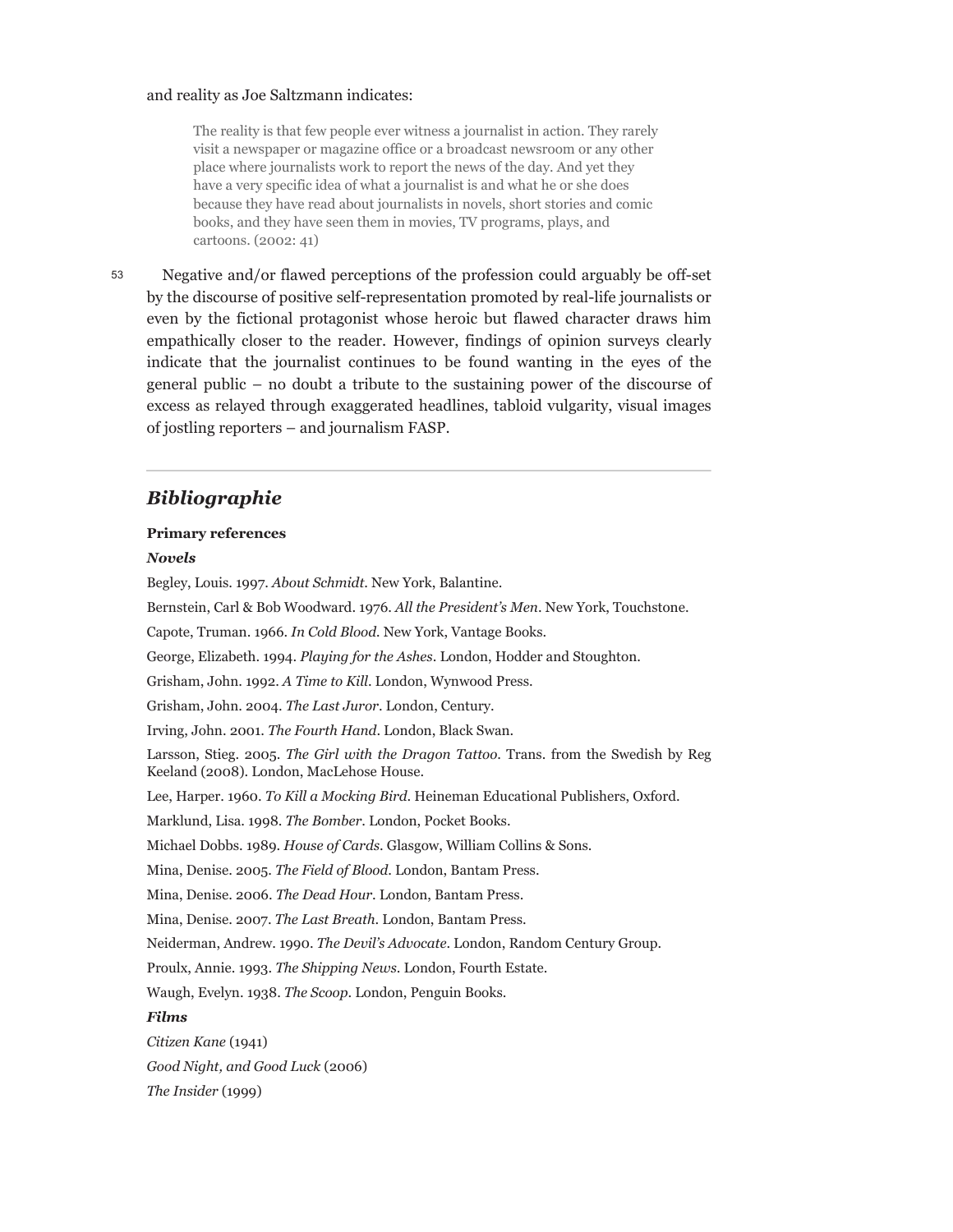*The Paper* (1994)

*The Pelican Brief* (1992)

#### **Secondary references**

Bell, Allan. 1993 [1991]. *The Language of News Media*. Cambridge, Massachusetts: Blackwell Publishers.

Dooley, Dennis. 1987. "Superman at Fifty – The Persistence of a Legend!" *inThe Man of Tomorrow and the Boys of Yesterday* ed. Dooley, Dennis & Gary Engle. Ohio, Octavia Press of Cleveland.

Ehrlich, Matthew C. 2002. "Facts, truth, and bad journalists in the movies". *Journalism* vol. 7(4): 501-519.

Ghiglione, Loren & Joe Saltzman. 2002. "Fact or Fiction: Hollywood looks at the News", *Image of the Journalist in Popular Culture Website*, [En ligne] (26/10/2005).

Howard Good. 1986. *Acquainted with the Night: The Image of Journalists in American Fiction, 1890-1930.* New Jersey, Scarecrow Press.

Isani, Shaeda. 2004. « The genres within the genres ». In *Aspects de la fiction à substrat professionnel* eds. Michel Petit & Shaeda Isani, Collection Travaux 2025, 25-36.

Isani, Shaeda. 2005. "From idealisation to demonisation and in-between: representations of American lawyers in legal FASP". *ASp* 47/48: 67-81.

Lodge, David. 1992. *The Art of Fiction*. London, Penguin Books.

Petit, Michel. 1999. "La fiction à substrat professionnel: une autre voie d'accès à l'anglais de spécialité". *ASp* 23/26: 57-81.

Petit, Michel. 2000. « Le paratexte dans la fiction à substrat professionnel ». Bulletin de la *Société* de Stylistique Anglaise, 21 *Texte et Paratexte. Actes du Colloque de Nanterre*. 1999: 173-195.

Pollingreport. 2007. *Journalism* [En ligne] (15.09.08).

Saltzman, Joe. 2002. *Frank Capra and the Image of the Journalist in American Film.* The Norman Lear Center, University of Southern California.

Saltzman, Joe. 2002. "Analyzing the Images of the Journalist in Popular Culture: a Unique Method of Studying the Public's Perception of Its Journalists and the News Media". *Image of the Journalist in Popular Culture Website.* [En ligne] (12.12.05).

Steinle, Paul. 2000. *Print (and Video) to Screen: Journalism in motion pictures of the 1990s* [En ligne] (26.10.2005).

*The Economist*. 2007. "Falling off their Pedestals". 25th May: 41

*The Independent*. 16th September 2003. *Bring Back Clark Kent.* [En ligne] (15.09.08)

#### *Notes*

1 Also referred to as 'new journalism', 'intimate journalism' and 'literary non-fiction'.

2 Meaning *'foundation', 'base'.*

3 In keeping with a certain literary tradition in English, the term is not translated and remains *FASP* as, for example, is the case with *roman noir, roman policier, roman à clé*, genre, etc.

4 Meaning *'annexe'* or *'parallel'.*

5 Other elements of comparison: BBC news –19%, ITV news –28%, Up-market newspapers –22%, Mid-market newspapers, –16%, Red-top newspapers –7%.